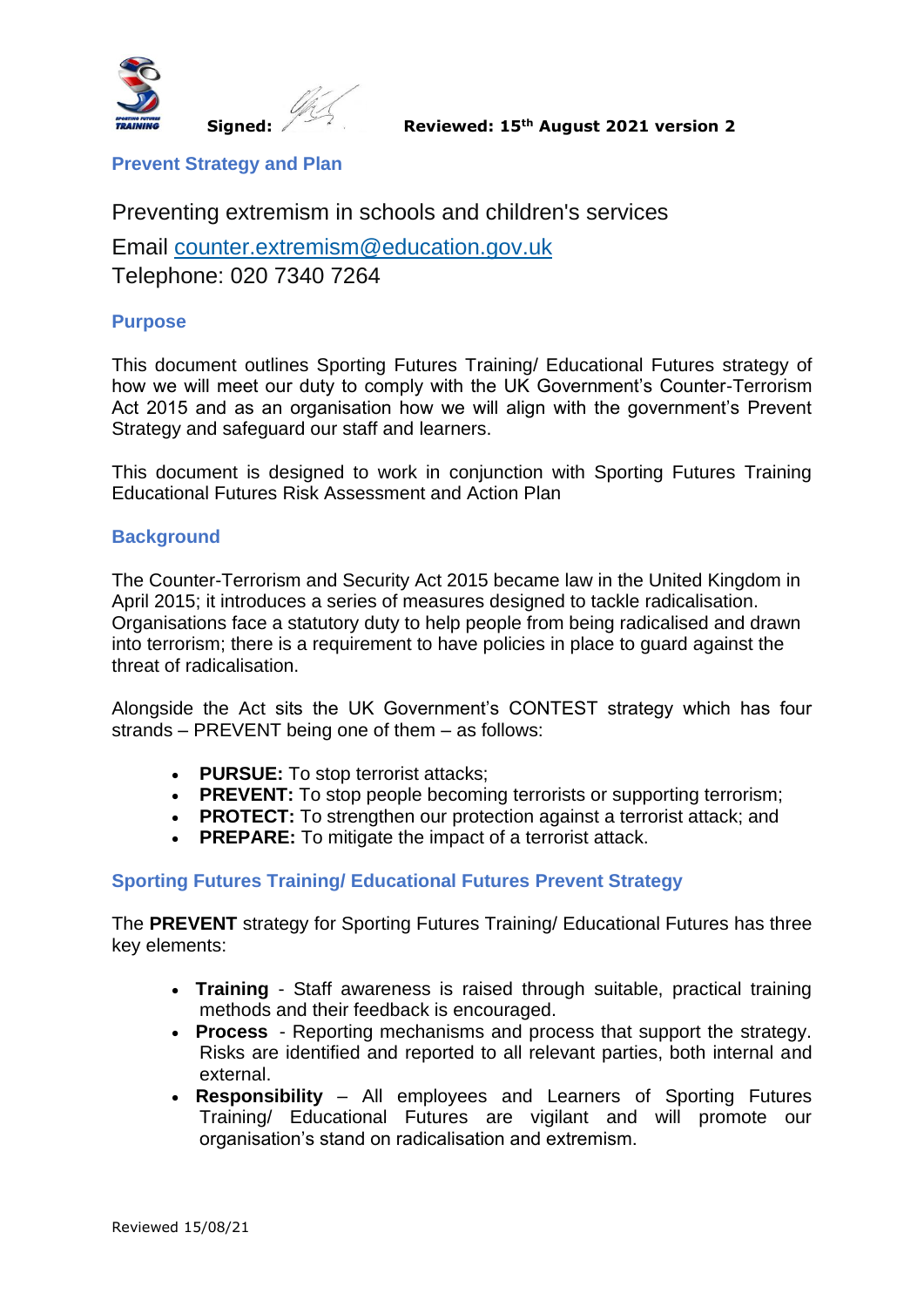

# **Training:**

- All staff receive appropriate training, including on how to report any potential concerns (all concerns should be raised with the Safeguarding Team). They are required to complete an online PREVENT TRAINING MODULE
- Learners are required to complete the online module as part of their induction schedule and awareness is reinforced throughout training and raised at Progress review meetings.

STAFF/LEARNER TRAINING REQUIRED ONLINE MODULE:

## <https://www.elearning.prevent.homeoffice.gov.uk/>

- The Safeguarding team are trained to an effective level and keep abreast of any relevant changes in law and/or guidance.
- Learners are made aware of how to report any potential concerns and complete an online module during their induction:

#### [www.etflearners.org.uk](http://www.etflearners.org.uk/)

- Education and Training Foundation
- Side by Side: Staying Safe online
- Side by Side: British Values

### **Process:**

- Safeguarding team in place and accountable to the Company Directors and Board of Governors.
- The Safeguarding team handle any reported incidents or concerns (Via CPOMS) and take appropriate action.
- An effective induction process for staff that includes an introduction to the PREVENT Strategy and Policy, the safeguarding Policy and the organisations approach to Radicalisation and Extremism
- All Learners to be made aware of our policy and who to raise concerns or queries with.

# **PREVENT**

Any prevent concerns should be reported directly to the Anti-terrorism hotline 0800 789321 and inform the SFT Designated Safeguarding Team that this has occurred.

• The Lead DSP or Deputies alongside the tutor to complete the Channel referral document that can be found in the Library on our CPOMs system.